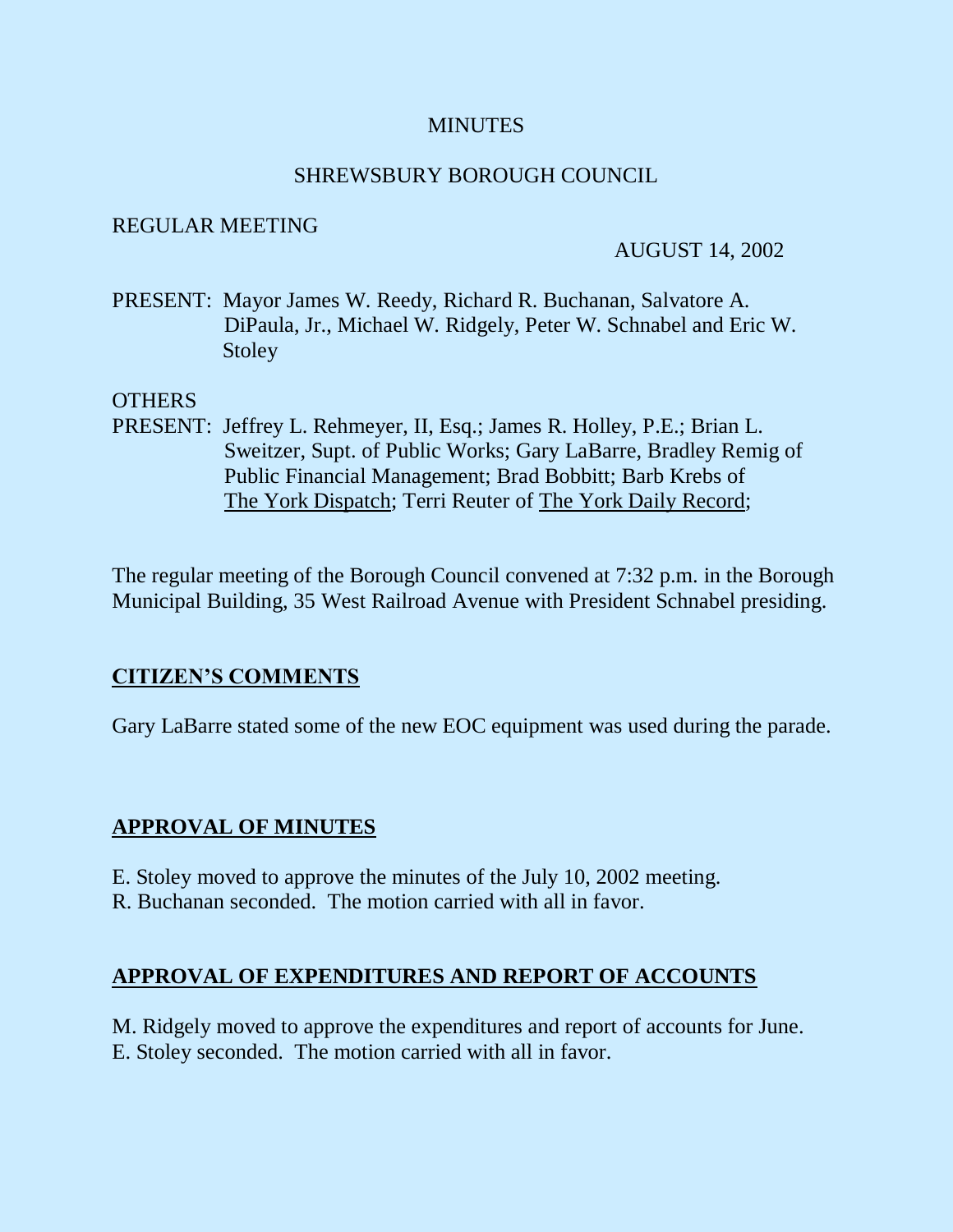## **SEWER BOND REFINANCING**

The current 1972 bond issue is at 6.25% with a payoff in 2011. One option is to reduce the interest rate and use the \$152,000 cash in the debt service toward the balance and the savings would be \$92,678. The other option is to apply the cash in the debt service of \$152,000 plus kick in another \$125,000 from the PLGIT sewer revenue account with a payoff in 2007. Net savings would be \$131,317.

M. Ridgely moved to authorize Brad Remig of Public Financial Management to proceed with securing interest rates from banks and to come back to Council next month with a proposal showing the costs of issuance and the budget breakdown for the option of kicking in the additional \$125,000 and using the \$152,000 debt service cash toward early payoff.

S. DiPaula seconded. The motion carried with all in favor.

# **BILLS**

- James R. Holley & Assoc. wellhead protection \$266.62; Scout house roof replacement \$302.81; sanitary sewer line repairs \$292.95; streets 2002 \$2,208.35; EDU report/meeting, sewer \$1,196.01; general engineering \$1,149.63; sanitary sewer replacement \$185.00
- Rusen & Co. final sewer work payment \$1,809.50
- Velda Nickell bookkeeping services for July 18.5 hours \$370.00
- Harry L. McNeal, Jr. Southern York County Library and Grim's Glass & Plastics zoning hearings \$4,086.00
- CGA Law Firm general account through 6/26/02 \$5,694.59; wellhead protection ordinance \$480.00; water account \$142.20; sewer account \$474.00
- S & A Custom Built Homes billing for 50% of the 45% completion of work on the North end sewer pump station \$20,105.78; billing for 50% of the 5% completion of work on the North end sewer pump station \$2,233.98
- Trinity Excavating, Inc. sewer repairs \$17,632.00
- D & D Scarborough, Inc. scout house roof repairs \$6,020.10

R. Buchanan moved to approve payment of the above invoices and to hold the S & A Custom Built Homes checks until the problems with the generator are resolved. E. Stoley seconded. The motion carried with all in favor.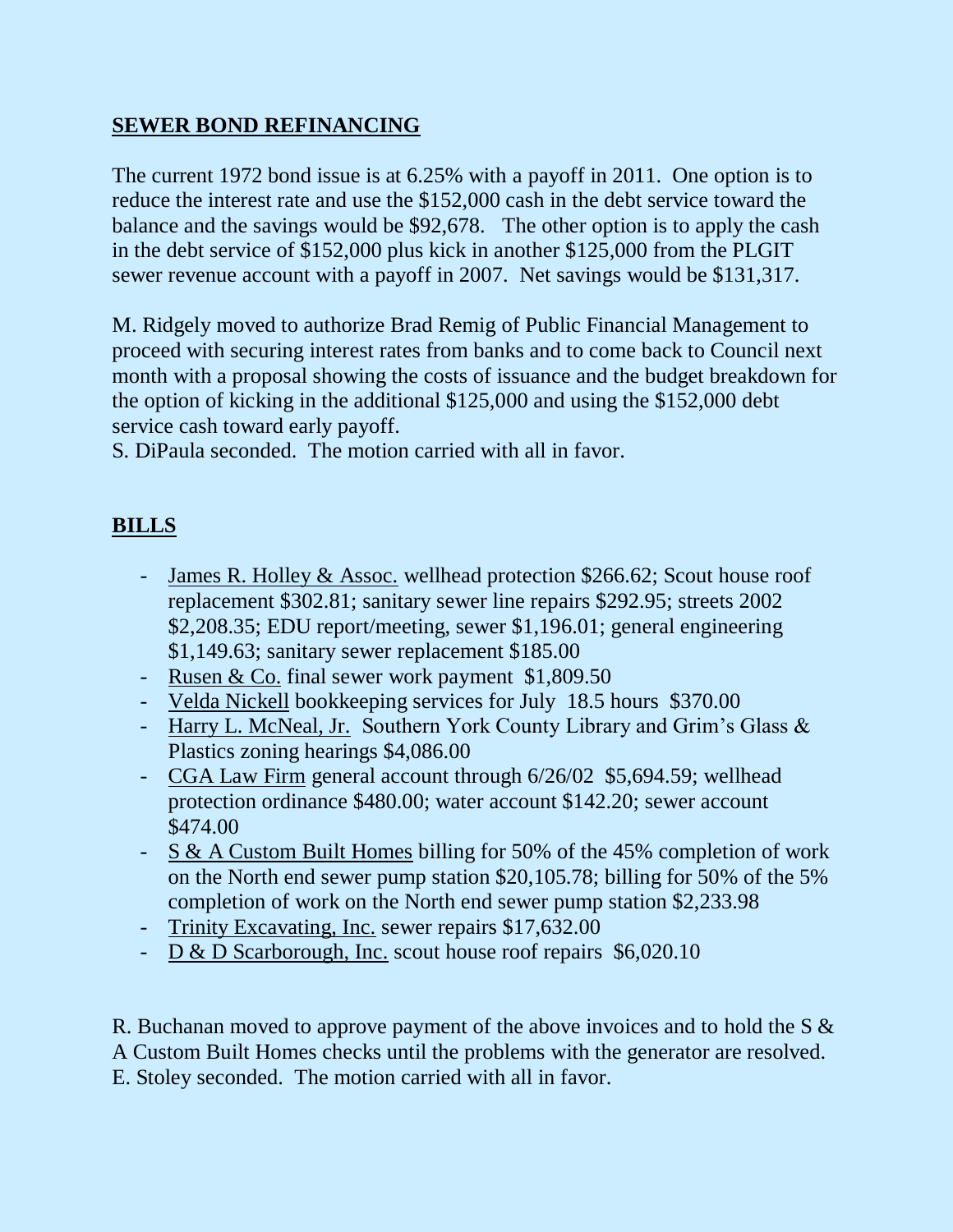## **SUBDIVISION AND LAND DEVELOPMENT BUSINESS**

### **REPORTS**

#### **Zoning Officer/BOCA Inspector**

The report for July is on file. Jeff will be asked about the three vehicles parked on the parking lot at 2 South Main Street.

#### **OTHER REPORTS**

**Water & Sewer** – Richard R. Buchanan

#### Sewer EDUs

The Borough has approximately 41 EDUs that are being used but the fees have not been paid. There was concern that if businesses change and more EDUs are required that the Borough will not have enough capacity. Buck reported on the two joint meetings held two weeks ago. There was discussion regarding any fines imposed by a municipality against someone who is using more EDUs than purchased. In the agreement between New Freedom and Shrewsbury Boroughs, the agreement is clear that any fine money be deposited into the revenue account for the treatment plant. The Township disagrees with that policy. Railroad Borough felt it had 90 EDUs to sell. They were figuring the amount of EDUs based on flows into the plant when some of the homes are not metered and they are not accounting for any I and I. Their representative was going to ask their engineer to recalculate the EDUs. It should be calculated on the number of dwelling units connected to the system, not the amount of flow. It's possible Railroad Borough will not have any EDUs to sell. The next meeting will be on August 22.

#### Water Supplies

The north system is struggling to maintain water levels without the pump house. The spring on south side of the creek is still being used which yields 5,000 gallons per day compared to the previous 75,000 gallons per day before construction.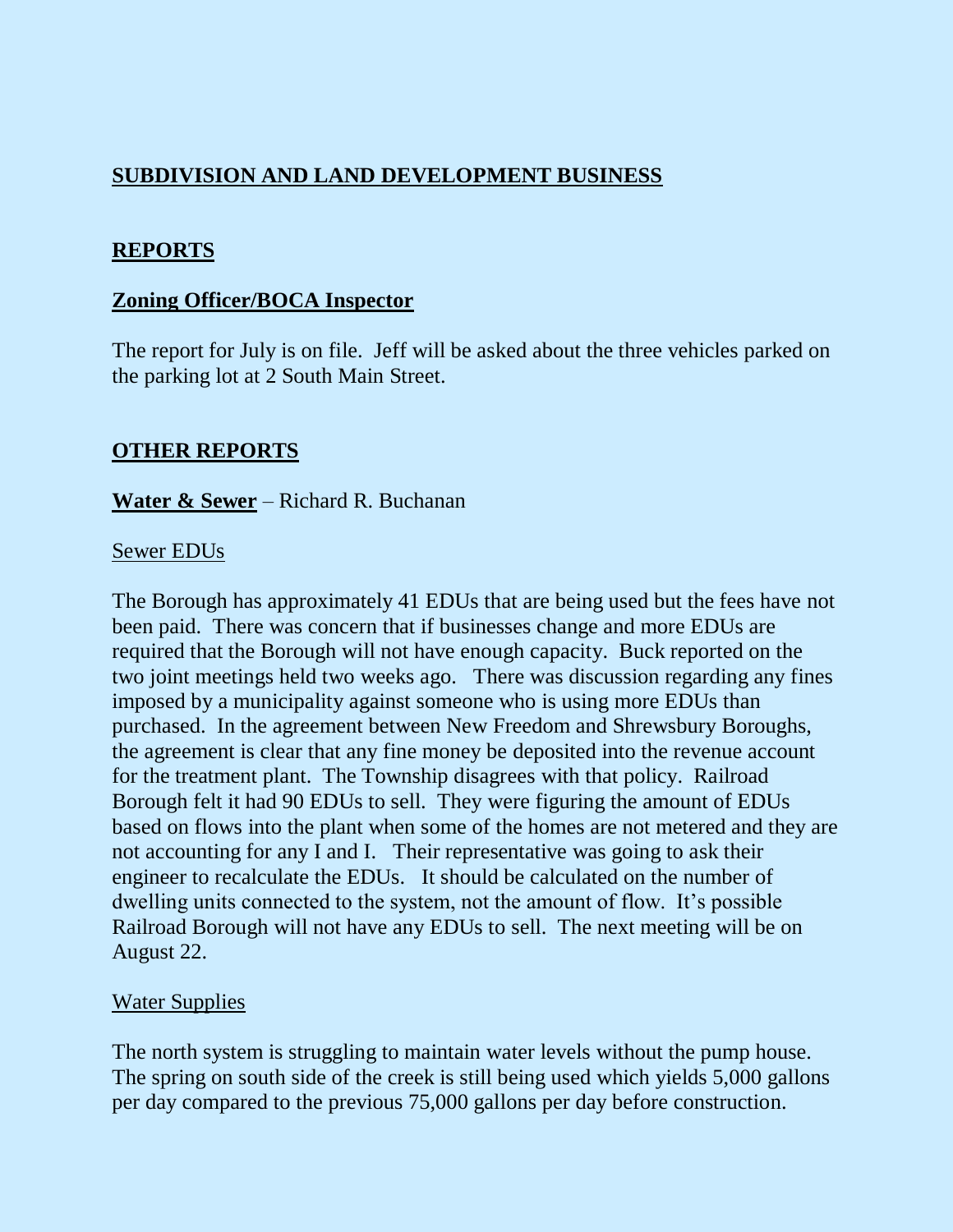Pressure was put on DEP to issue the permit to allow the booster pump to pump water from the south end to the north end. DEP had forgotten to publish the permit for the standard 30 days and the permit will not be issued until after advertisement. The pump is to be installed next week.

#### Sewer Line Maintenance

In the next few months, the Department will televise many more sewer lines.

#### Public Works Budget

The budget contains four-inch water line replacement we believe is on North Highland Dr., Locust Alley, Hill Street and South Sunset Dr.

#### North End Pump Station

The pump was started today and there is a problem with the amperage level. The generator has antifreeze in the oil and the bearings were covered in antifreeze. The building and the supplier were told the Borough was not going to accept this generator, not even with a ten-year warranty. Serial numbers were made note of and Sol. Rehmeyer was authorized to become involved if there is a problem with the manufacturer not taking the generator back. Also, the alarm on the pump station is not working correctly.

## **Public Roads & Lighting**

#### Roadwork

Fitz and Smith completed the base repair and road widening. The tree in Kreeger Avenue was trimmed. Brian felt it was in the Borough's best interest to have Tolna Road widened while the crew was on the job which increased the roadwork by \$13,000. Also, there was a miscalculation on the length of the road to the Borough line. Monies were available in the Liquid Fuels account.

The finance committee will devise a threshold amount not to be exceeded by the department heads when making decisions on purchases or work orders.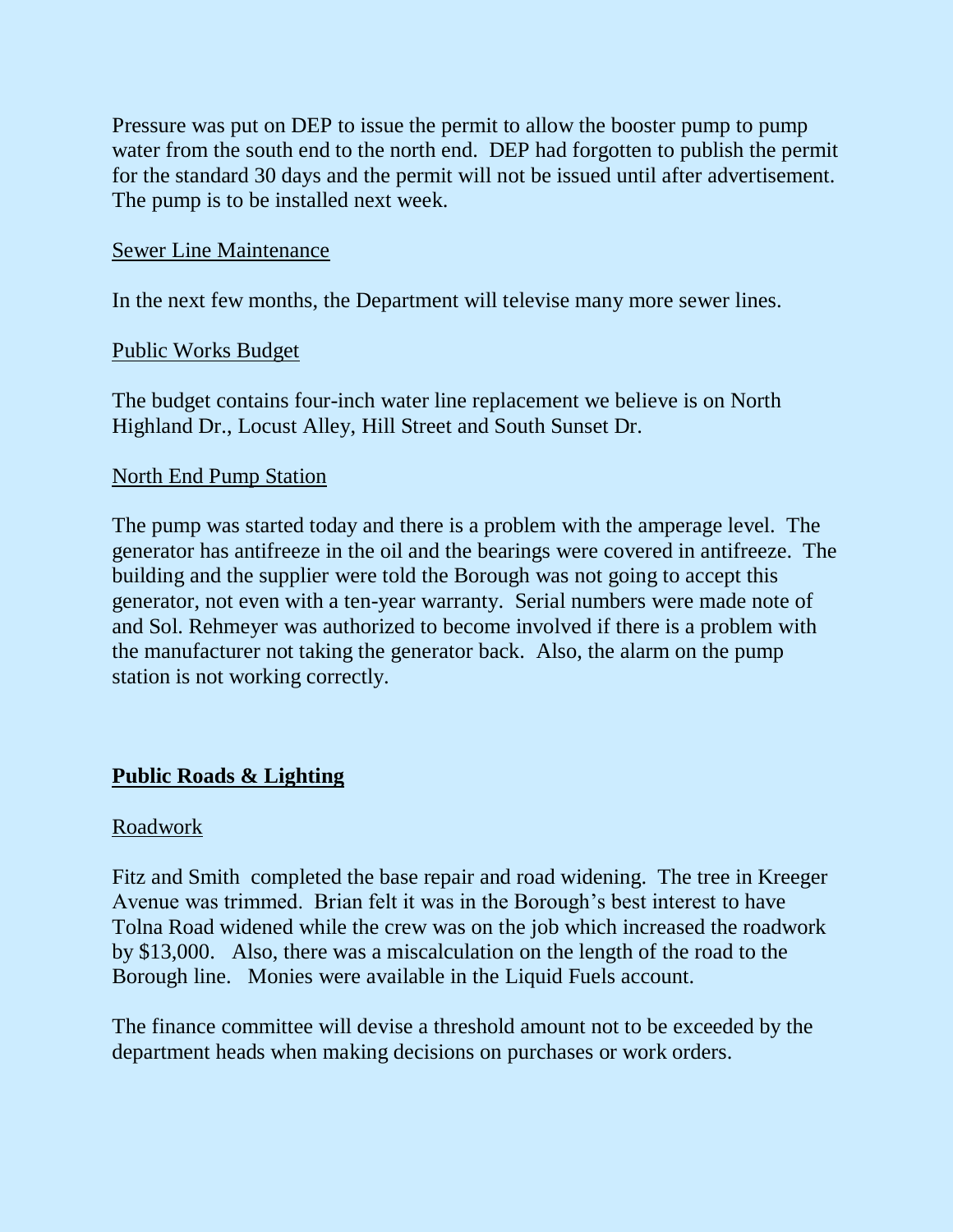### W. Forrest Avenue Truck Restriction

The study calls for trucks to stay on Route 851 instead of West Forrest Avenue. The sign was installed on the fire hall flashing light arm.

#### Abandon Deer Creek Road

Since the road will no longer exist, we should take formal plans to abandon the road and eliminate it from the liquid fuels list. A center line description will be obtained for the ordinance that needs to be adopted to abandon the road.

### **Public Lands & Buildings and Finance** – Michael W. Ridgely

Surveillance Cameras for Playground

This will be discussed next month.

### Schedule Budget Meetings

The budget meeting dates will be 10/8 and 22; 11/5 and 19 and 12/3 and 17 at 7:00 p.m.

## **ENGINEER'S REPORT**

### Land Development Plan for Giant

The plan will be recorded tomorrow.

### Whitcraft Lane Dump Site

DEP discovered the dirt is up to the stream and we are required to grade the bank back to a three to one slope to keep it back from the stream. It will be pulled back  $15 - 20$  feet and then seeded at a cost of approximately \$5,000 – 10,000. It was agreed the work should be done by this fall.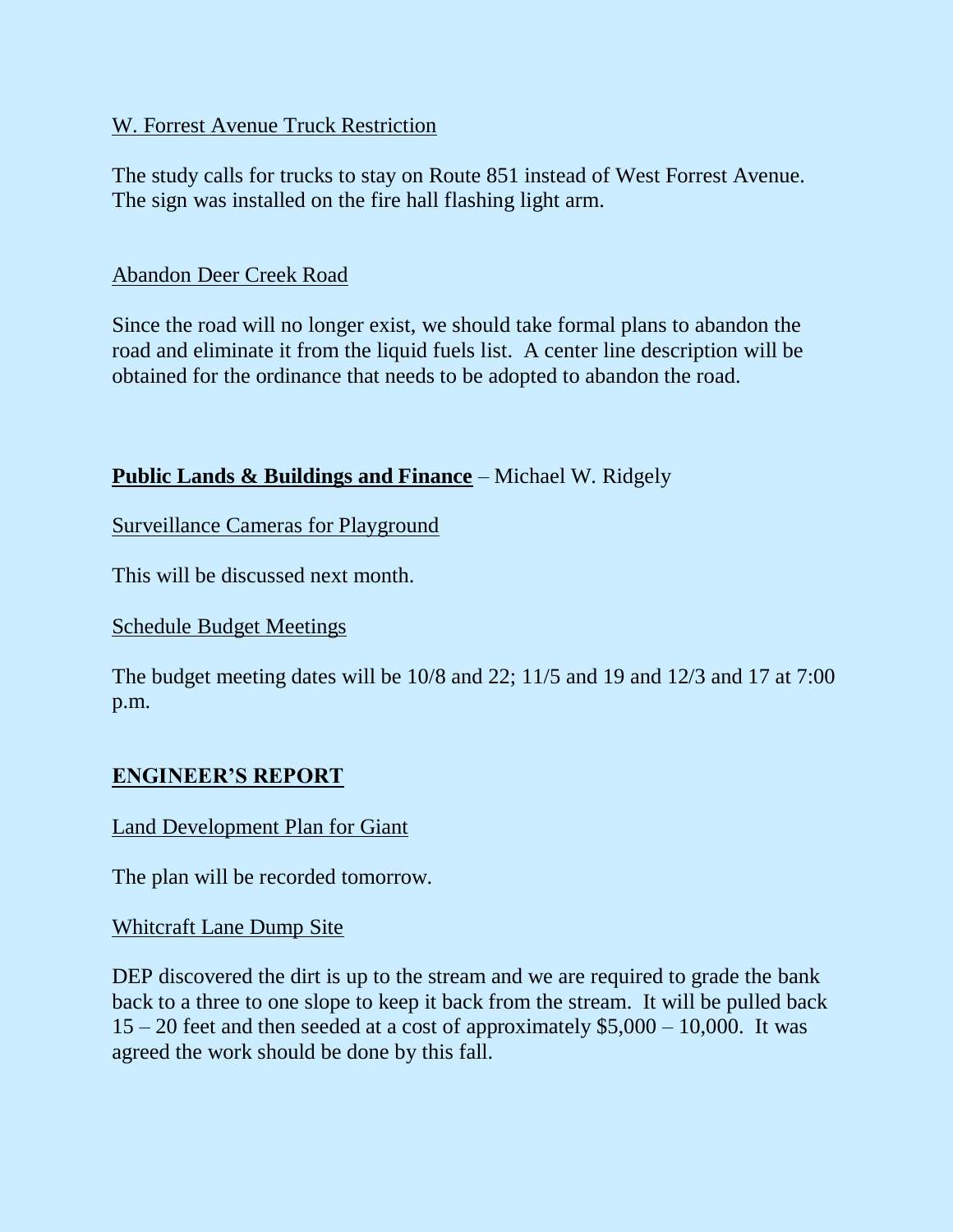### Eliminating Brookview Meadows Pump Station

The developer of the new shopping center agreed to lower his sewer line on his property to allow the Borough to run an 8" gravity sewer line from Deer Creek Road up to the west side of Mt. Airy Road toward the goal of eliminating the Brookview Meadows Pump Station. Three bids were obtained and Kinsley came in at \$25,800. The work is expensive as PennDOT is requiring steel casing filled with sand under Mt. Airy Road. The remaining work with the final sewer main run to the pump station will be done next year at a cost of approximately \$45,000.

R. Buchanan moved to approve the work to be done by Kinsley in the amount of \$28,600.

S. DiPaula seconded. The motion carried with all in favor.

Buck will also send a letter to PennDOT about the requirement of steel casing and sand.

## **SOLICITOR'S REPORT**

### Shrewsbury Center – Sign Variance

Sol. Rehmeyer will send a letter to the Zoning Hearing Board expressing the opinion that we feel the zoning ordinance is clear regarding the size of signs for shopping centers.

### Grim's Glass & Plastic

It is expected Mr. Miller will appeal the Zoning Hearing Board's decision. Council authorized Sol. Rehmeyer to intervene in the appeal. Had Mr. Miller come to get the necessary permit, perhaps this situation could have been avoided.

### Bulk Storage Ordinance

A length of time for a dumpster to be placed at a property during construction/renovations will be added to the draft ordinance and Sol. Rehmeyer will amend the wording for public or commercial driveways and private driveways.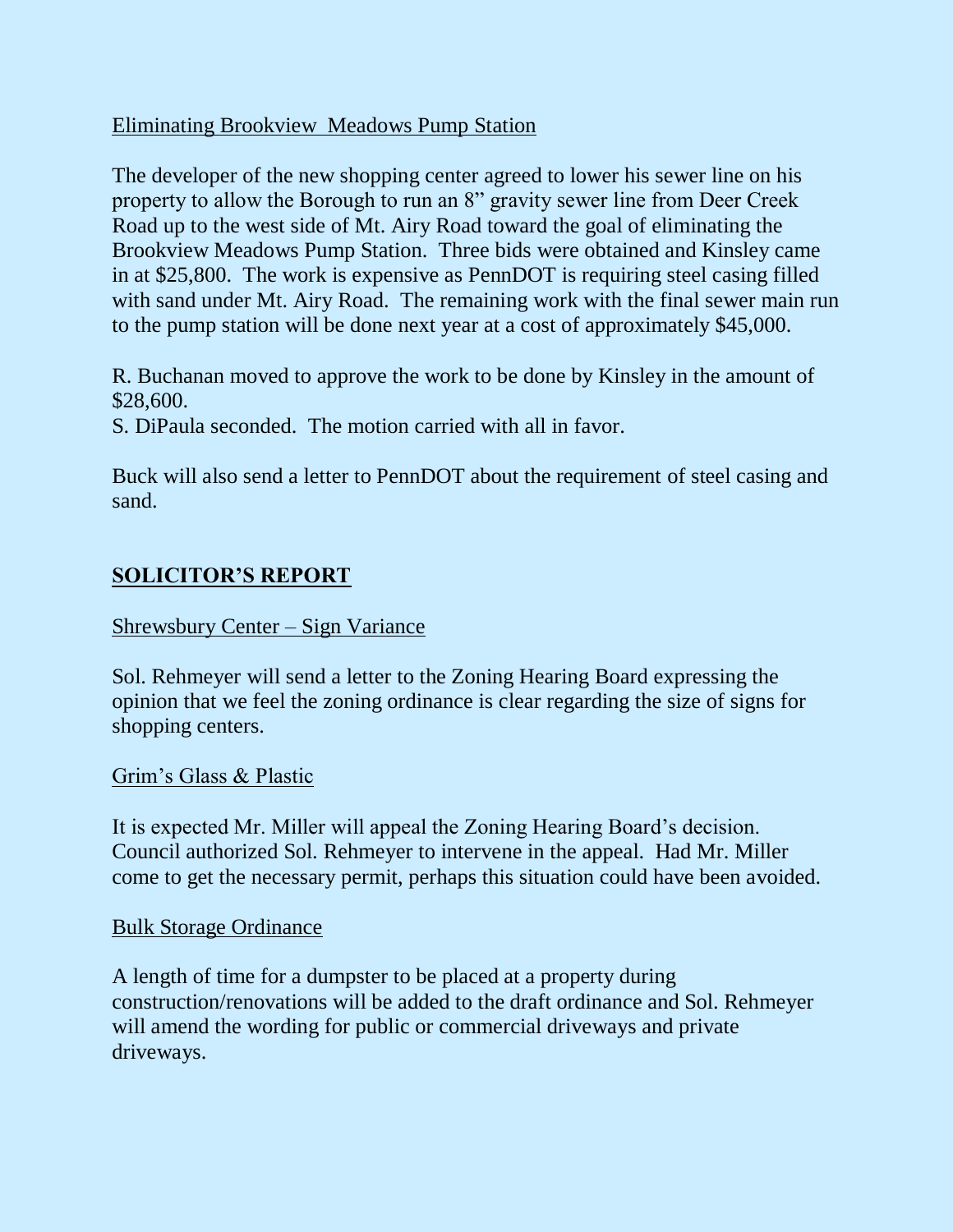R. Buchanan moved to authorize Sol. Rehmeyer to amend the ordinance and to prepare it for advertisement. M. Ridgely seconded. The motion carried with all in favor.

### Knox-Box Ordinance

A sample ordinance was reviewed. Sol. Rehmeyer was asked to amend Section 1(a)(1) to read "commercial or industrial structures protected by an automatic alarm system or automatic suppression system." and to add (4) "gated residences in a gated community."

### **Public Safety, Welfare and Personnel –** Salvatore A. DiPaula, Jr.

### Personnel Meetings

Summer help is leaving in two weeks and Brian Copp's replacement will start at the end of the month. A personnel meeting with Brian will be held on August 28 at 7:00 p.m. and the other personnel meetings will be held on September 16 beginning at 7:00 p.m.

### Water Operators License Changes

Brian said the requirements are changing and there will be a meeting coming up on the Certification Act. Standard operating procedures need to be written in case of an emergency. Brian said a member of the committee is urged to attend the meeting.

### **Secretary's Report** – Cindy L. Bosley

### Trash Collection

Penn Waste will start collecting trash the week of September 2. Trash collection will be delayed by one day that week because of the holiday. The secretary was authorized to contact Penn Waste that the Borough wishes to exercise the last oneyear extension option of the contract.

### Grant Workshop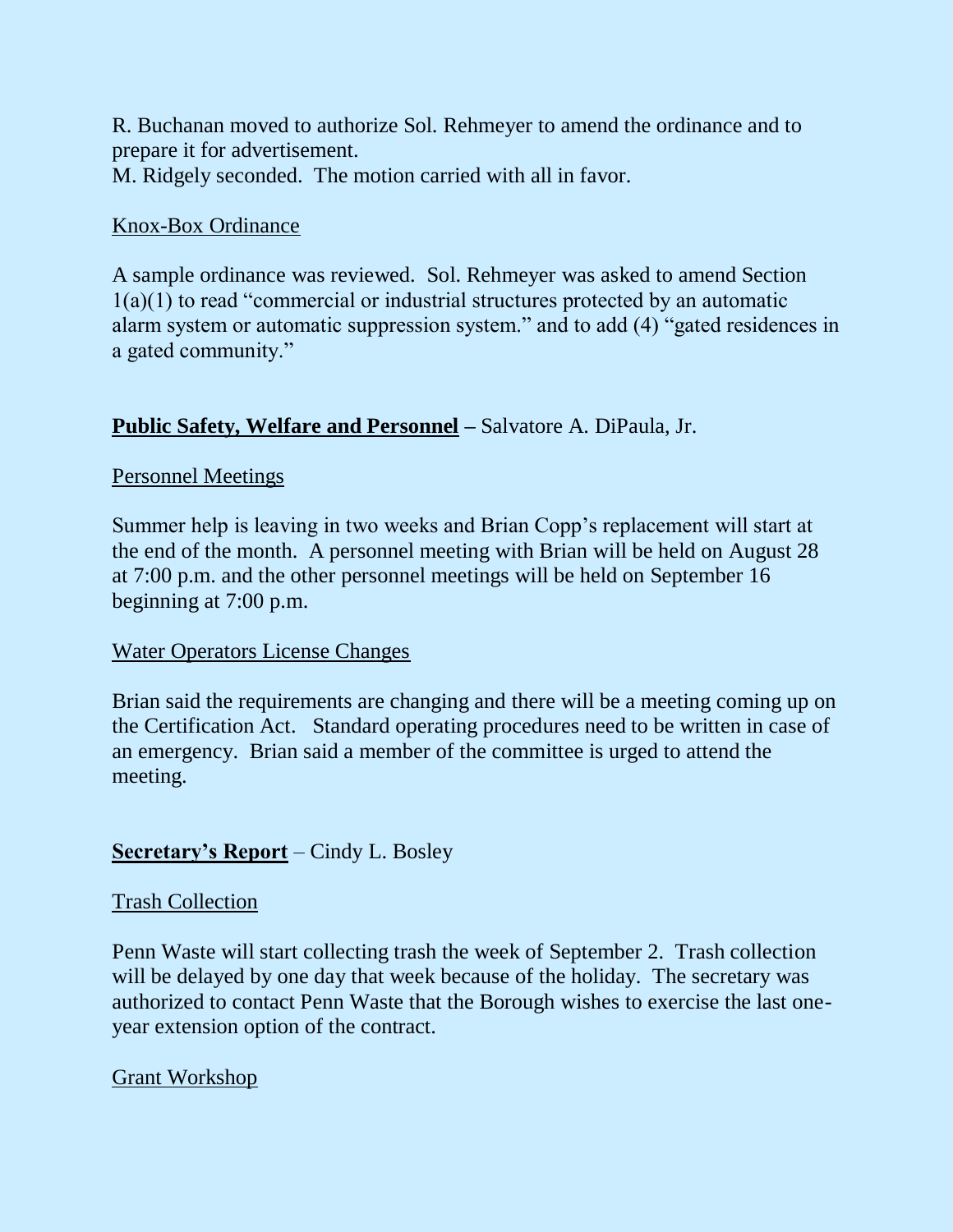The Secretary will attend a grant workshop sponsored by Sen. Waugh on September 12.

### **York Area Earned Income Tax Bureau**

## **Recreation Board/Regional Recreation Board**

## **Planning Commission/Regional Planning Commission** – Eric W. Stoley

Doug Miller has filed a minor subdivision plan to remove land from the residential property he owns on West Railroad Avenue and add the land to the business property. Also, a special exception application was filed for a taxidermy business at 15 South Main Street.

### **Southern Regional Police** – Richard R. Buchanan

Buck reviewed the police report for July.

## **UNFINISHED BUSINESS**

### **NEW BUSINESS**

### EOC Plan

Brad Bobbitt said a lot of work has been done to create a new plan, not just update the old plan. The plan concurrence sheet was signed by the President and Mayor and will be submitted to the County.

### Library

Last month, the Borough committed to guarantee its share of the interim loan shared by the Borough, New Freedom Borough and Shrewsbury Township. We need to file papers under the Unit Debt Act. Sol. Rehmeyer was authorized to begin research as to what the Borough needs to file.

## **COMMUNICATIONS**